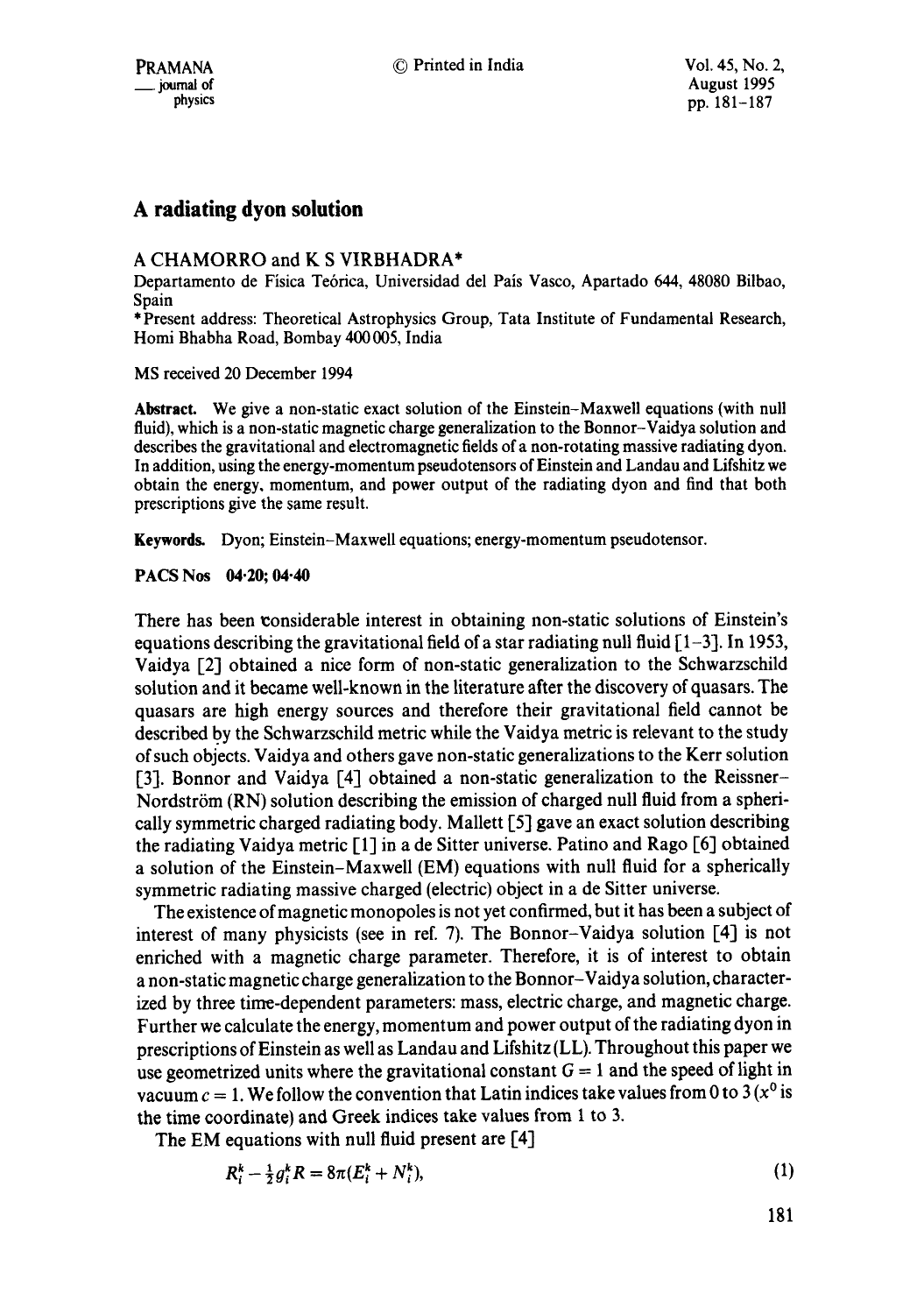*A Chamorro and K S Virbhadra* 

$$
\frac{1}{\sqrt{-g}} \left( \sqrt{-g} \, F^{ik} \right)_k = 4\pi J^i_{(e)},\tag{2}
$$

$$
\frac{1}{\sqrt{-g}} \left( \sqrt{-g} * F^{ik} \right)_k = 4\pi J^i_{(m)},\tag{3}
$$

where

$$
E_i^k = \frac{1}{4\pi} \left[ -F_{im}F^{km} + \frac{1}{4}g_i^k F_{mn}F^{mn} \right]
$$
 (4)

is the energy-momentum tensor of the electromagnetic field and

$$
N_i^k = V_i V^k \tag{5}
$$

is the energy-momentum tensor of the null fluid.  $V^k$  is the null fluid current vector satisfying

$$
g_{ik}V^i V^k = 0. \tag{6}
$$

 $*F^{ik}$ , the dual of the electromagnetic field tensor  $F^{ik}$ , is given by

$$
{}^*F^{ik} = \frac{1}{2\sqrt{-g}} e^{iklm} F_{lm}.
$$
 (7)

 $\varepsilon^{iklm}$  is the Levi-Civita tensor density.  $R_i^k$  is the Ricci tensor.  $J_{(e)}^i(J_{(m)}^i)$  stands for the electric (magnetic) current density vector.

An exact solution of the above equations describing the gravitational and electromagnetic fields of a non-rotating radiating dyon is given, in coordinates  $x^0 = u, x^1 = r, x^2 = \theta, x^3 = \phi$ , by the metric,

$$
ds2 = Bdu2 + 2dudr - r2(d\theta2 + sin2\theta d\phi2),
$$
 (8)

where

$$
B = 1 - \frac{2M(u)}{r} + \frac{q_e(u)^2 + q_m(u)^2}{r^2}
$$
\n(9)

and the non-zero components of the electromagnetic field tensor,

$$
F_{10} = \frac{q_e(u)}{r^2},
$$
  
\n
$$
F_{23} = q_m(u)\sin\theta.
$$
 (10)

 $M(u)$ ,  $q_e(u)$ , and  $q_m(u)$  are mass, electric and magnetic charge parameters, respectively. These parameters depend on the retarded time coordinate u.

The surviving components of the Einstein tensor,  $G_i^k = R_i^k - \frac{1}{2} g_i^k R$ , the energymomentum tensor of the electromagnetic field,  $E_t^k$ , and the energy-momentum tensor of the null fluid,  $N_i^k$ , are

$$
G_0^0 = G_1^1 = -G_2^2 = -G_3^3 = \frac{q_e^2 + q_m^2}{r^4},
$$
  
\n
$$
G_0^1 = K^2,
$$
\n(11)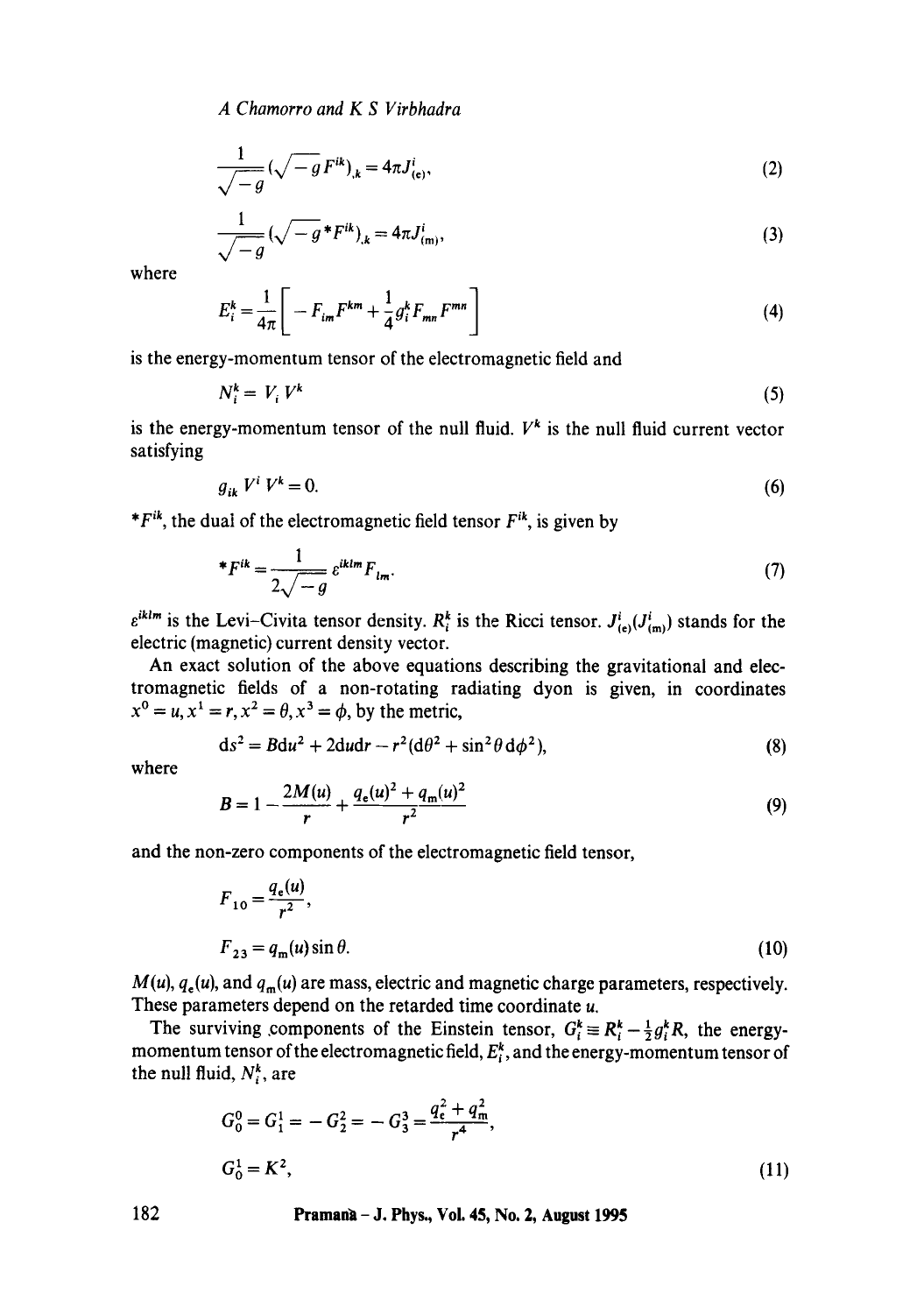*A radiating dyon solution* 

$$
E_0^0 = E_1^1 = -E_2^2 = -E_3^3 = \frac{q_e^2 + q_m^2}{8\pi r^4},
$$
\n(12)

$$
N_0^1 = \frac{K^2}{8\pi},\tag{13}
$$

where

$$
K^{2} = \frac{2(q_{e}\dot{q}_{e} + q_{m}\dot{q}_{m} - \dot{M}r)}{r^{3}}.
$$
 (14)

The dot denotes the derivative with respect to the retarded time coordinate u. The null fluid current vector, the electric and magnetic current density vectors are

$$
V^i = g_1^i \frac{K}{\sqrt{8\pi}},\tag{15}
$$

$$
J_{(e)}^i = -\frac{\dot{q}_e}{4\pi r^2} g_1^i,
$$
  

$$
J_{(m)}^i = -\frac{\dot{q}_m}{4\pi r^2} g_1^i.
$$
 (16)

The radiating dyon solution given by us yields: (a) the Bonnor-Vaidya solution when  $q_m = 0$ , (b) the Vaidya radiating star solution [2] when  $q_e = q_m = 0$ , (c) the Reissner-Nordström solution when  $q_m = 0$  and  $q_e$  and M are constants, (d) the Schwarzschild solution when  $q_e = q_m = 0$  and M is constant and (e) the static dyon solution [8] when  $M, q_e$ , and  $q_m$  are constants.

Using the Tolman pseudotensor, Vaidya [9] calculated the total energy of a spherically symmetric radiating star and got  $E = M$ . Further Lindquist *et al* (LSM) [10], using the LL pseudotensor, obtained the energy, momentum, and power output for the Vaidya spacetime and found that the total energy and momentum components are  $p<sup>i</sup> = M$ ; 0, 0, 0 and the power output is  $-\frac{dM}{du}$ . One of the present authors [11], using several energy-momentum pseudotensors, calculated the energy and momentum components for the Vaidya metric and found the same result as obtained by LSM. Now we obtain the energy, momentum and power output for the radiating dyon in prescriptions of Einstein as well as LL and show that both give the same result. The energy-momentum pseudotensors of Einstein [12] and LL [13] are

$$
\Theta_i^k = \frac{1}{16\pi} H_{i\ldots l}^{kl},\tag{17}
$$

where

$$
H_i^{kl} = -H_i^{lk} = \frac{g_{in}}{\sqrt{-g}} \left[ -g(g^{kn}g^{lm} - g^{ln}g^{km}) \right]_{,m},\tag{18}
$$

and

$$
L^{mn} = L^{nm} = \frac{1}{16\pi} S^{mjnk},
$$
\n(19)

where

$$
S^{m j n k} = -g(g^{m n} g^{j k} - g^{m k} g^{j n}).
$$
\n(20)

**Pramana - J. Phys., Vol. 45, No. 2, August 1995 183**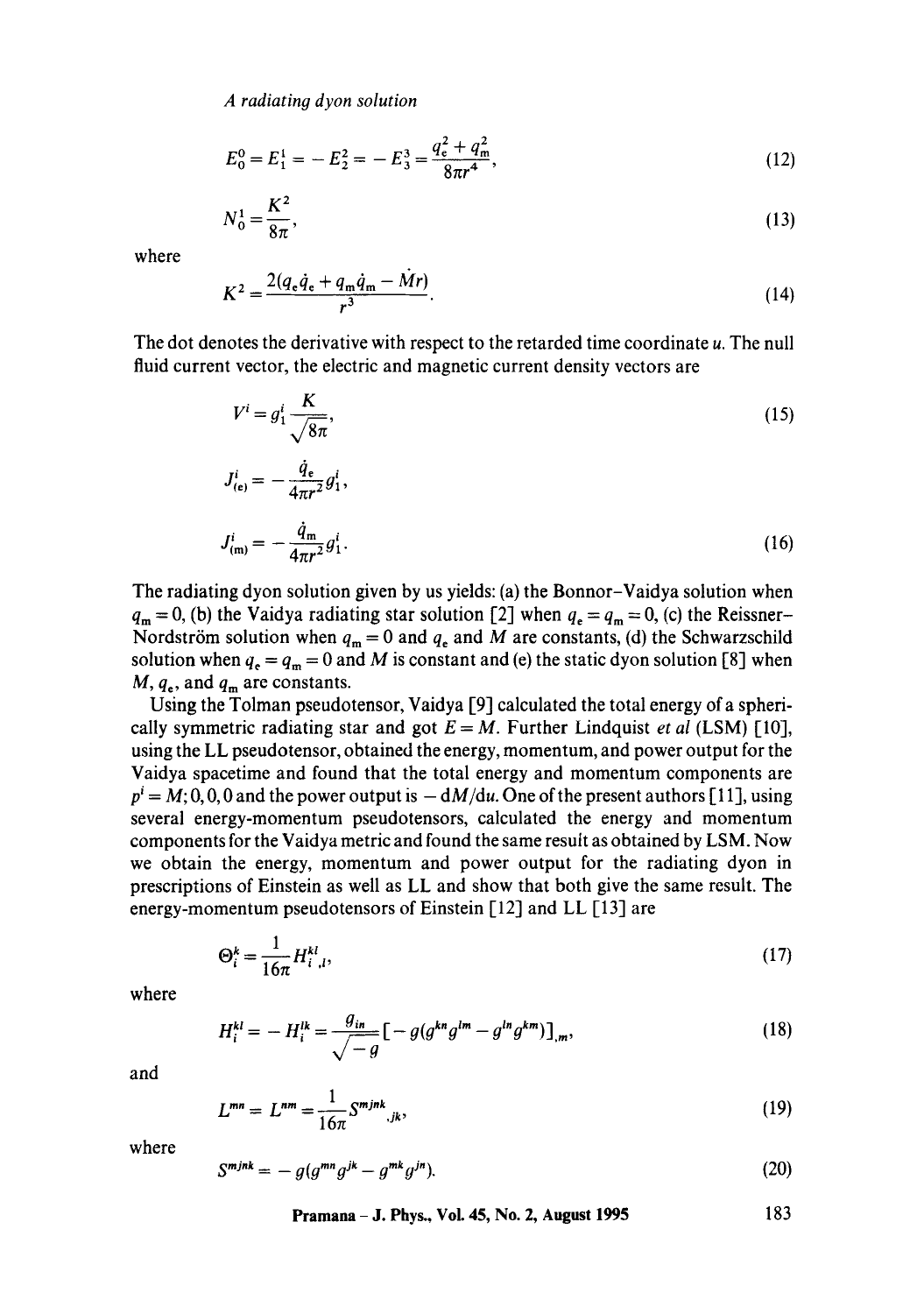They satisfy the local conservation laws:

$$
\frac{\partial \Theta_i^k}{\partial x^k} = 0,\tag{21}
$$

$$
\frac{\partial L^{mn}}{\partial x^m} = 0. \tag{22}
$$

 $\mathfrak{S}_0^0$  is the energy density.  $\mathfrak{S}_a^0$  and  $\mathfrak{S}_a^a$  are the momentum and energy current density components, respectively.  $L^{00}$  and  $L^{00}$  give, respectively, the energy density and momentum (energy current) density components in LL prescription. The energy and momentum components in the prescription of Einstein are

$$
P_i = \iiint \Theta_i^0 dx^1 dx^2 dx^3,
$$
 (23)

whereas in the LL prescription are

$$
P^i = \int \int \int L^{0i} \mathrm{d}x^1 \mathrm{d}x^2 \mathrm{d}x^3. \tag{24}
$$

 $i = 0$  gives the energy and  $i = 1, 2, 3$  give the momentum components. One knows that the energy-momentum pseudotensors give the correct result if calculations are carried out in quasi-cartesian coordinates [9-14]. The quasi-cartesian coordinates are those in which the metric  $g_{ik}$  approaches the Minkowski metric  $\eta_{ik}$  at great distances. Therefore, one transforms the line element (8), given in  $u, r, \theta, \phi$  coordinates, to quasi-cartesian coordinates  $t, x, y, z$  according to

$$
u = t - r,
$$
  
\n
$$
x = r \sin \theta \cos \phi,
$$
  
\n
$$
y = r \sin \theta \sin \phi,
$$
  
\n
$$
z = r \cos \theta,
$$
  
\n(25)

and gets

$$
ds^{2} = dt^{2} - dx^{2} - dy^{2} - dz^{2} - \left(\frac{2M(u)}{r} - \frac{q_{e}(u)^{2} + q_{m}(u)^{2}}{r^{2}}\right)
$$

$$
\times \left[dt - \frac{xdx + ydy + zdz}{r}\right]^{2},
$$
(26)

where,

$$
r = (x^2 + y^2 + z^2)^{1/2}.
$$
 (27)

We are interested in calculating the energy-momentum components and the power output of the radiating dyon. Therefore, the required components of  $H_i^{kl}$  are

$$
H_0^{01} = \frac{2x\Lambda}{r^4},
$$
  

$$
H_0^{02} = \frac{2y\Lambda}{r^4},
$$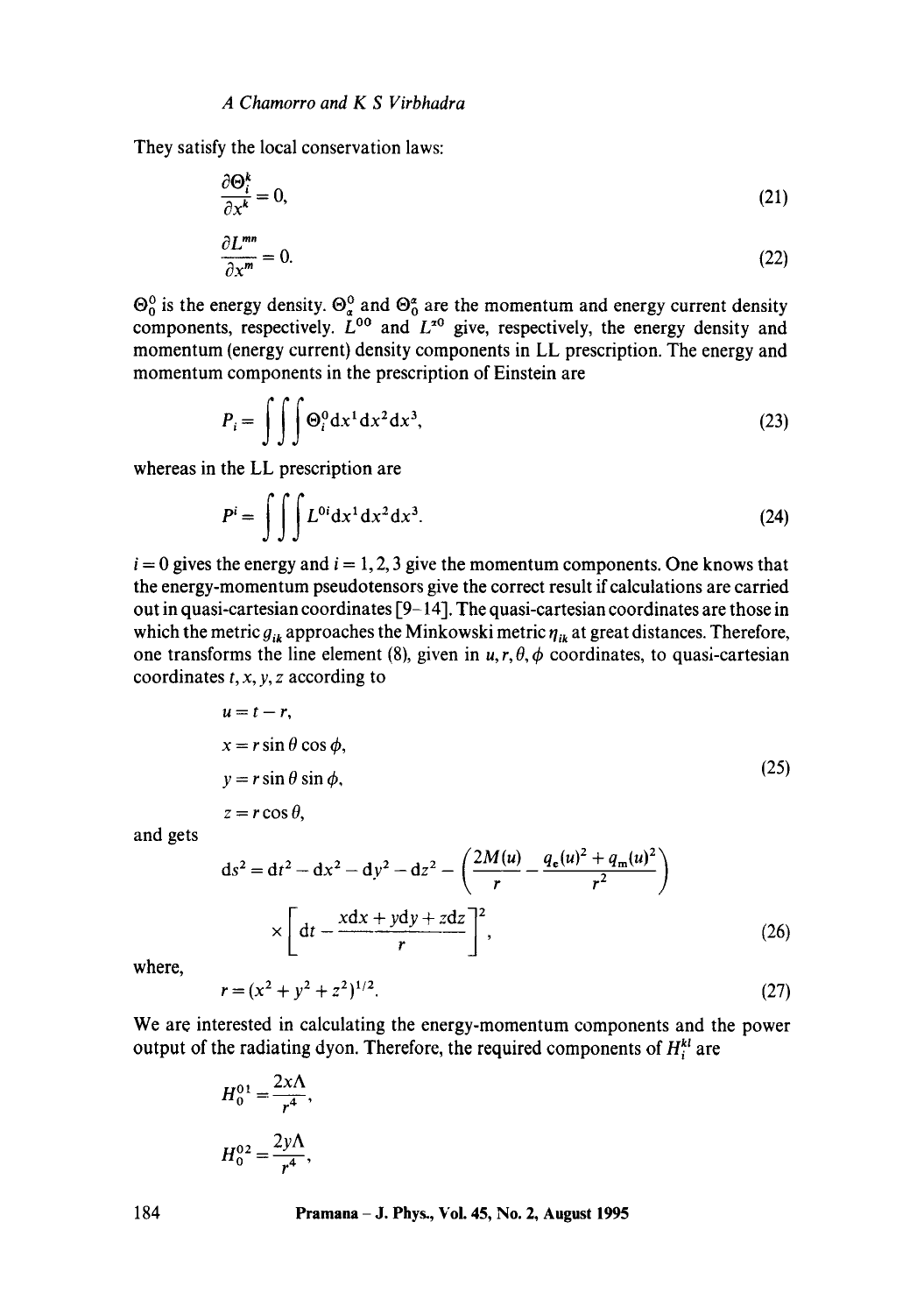*A radiatino dyon solution* 

$$
H_0^{03} = \frac{2z\Lambda}{r^4},
$$
  
\n
$$
H_1^{01} = \frac{x^2\Omega - Q^2r^2}{r^5},
$$
  
\n
$$
H_2^{02} = \frac{y^2\Omega - Q^2r^2}{r^5},
$$
  
\n
$$
H_3^{03} = \frac{z^2\Omega - Q^2r^2}{r^5},
$$
  
\n
$$
H_1^{02} = H_2^{01} = \frac{xy\Omega}{r^5},
$$
  
\n
$$
H_2^{03} = H_3^{02} = \frac{yz\Omega}{r^5},
$$
  
\n
$$
H_3^{01} = H_1^{03} = \frac{zx\Omega}{r^5},
$$
  
\n
$$
H_0^{12} = H_0^{23} = H_0^{31} = 0,
$$

(28)

(29)

and those of  $S^{m,jnk}$  are

$$
S^{0101} = \frac{\Lambda(x^2 - r^2) - r^4}{r^4},
$$
  
\n
$$
S^{0202} = \frac{\Lambda(y^2 - r^2) - r^4}{r^4},
$$
  
\n
$$
S^{0303} = \frac{\Lambda(z^2 - r^2) - r^4}{r^4},
$$
  
\n
$$
S^{0102} = \frac{\Lambda xy}{r^4},
$$
  
\n
$$
S^{0203} = \frac{\Lambda yz}{r^4},
$$
  
\n
$$
S^{0301} = \frac{\Lambda zx}{r^4},
$$
  
\n
$$
S^{0221} = S^{0331} = \frac{\Lambda x}{r^3},
$$
  
\n
$$
S^{0112} = S^{0332} = \frac{\Lambda y}{r^3},
$$
  
\n
$$
S^{0113} = S^{0223} = \frac{\Lambda z}{r^3},
$$
  
\n
$$
S^{0123} = S^{0231} = S^{0312} = 0,
$$

**Pramana - J. Phys., Vol. 45, No. 2, August 1995** 185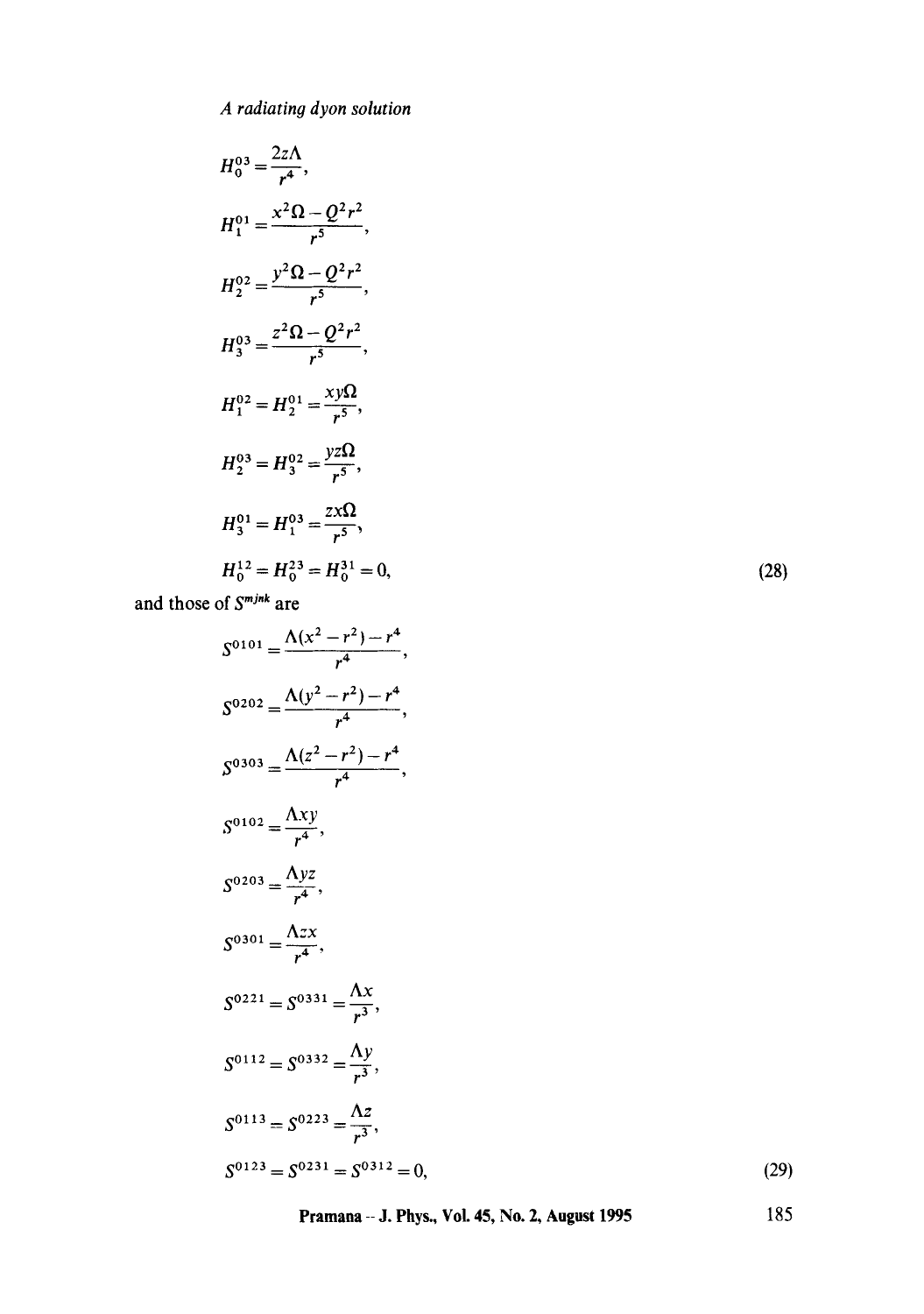*A Chamorro and K S Virbhadra* 

where

$$
\Lambda = 2Mr - Q^{2},
$$
  
\n
$$
\Omega = 3Q^{2} - 4Mr,
$$
  
\n
$$
Q^{2} = q_{e}^{2} + q_{m}^{2}.
$$
\n(30)

We use (17) and (28) in (23), and (19) and (29) in (24), apply the Gauss theorem and evaluate the integrals over the surface of two-sphere of radius  $r_0$ . The energy and momentum components in both prescriptions (Einstein as well as LL) are

$$
E(r_0) = M - \frac{q_e^2 + q_m^2}{2r_0} \tag{31}
$$

and

$$
P_x = P_y = P_z = 0.
$$
\n(32)

Thus the total energy and momentum of the radiating dyon is  $P^i = M$ ;0,0,0 as expected. Now using  $(17)$ – $(20)$  and  $(28)$ – $(30)$  we calculate the energy current density components in both prescriptions and get

$$
\Theta_0^1 = L^{01} = x\Delta,\tag{33}
$$

$$
\Theta_0^2 = L^{02} = y\Delta,\tag{34}
$$

$$
\Theta_0^3 = L^{03} = z\Delta,\tag{35}
$$

where

$$
\Delta = \frac{q_e \dot{q}_e + q_m \dot{q}_m - rM}{4\pi r^4}.
$$
\n(36)

Again we get the same result in both prescriptions. Switching off the electric and magnetic charge parameters we get the result for the Vaidya metric which were earlier obtained by one of the present authors [11]. Using the energy current density components, given by (33-36), we calculate the power output across a 2-sphere of radius  $r_0$  and get,

$$
W(r_0) = -\frac{d}{du} \left[ M - \frac{q_e^2 + q_m^2}{2r_0} \right].
$$
 (37)

 $q_e = q_m = 0$  in (37) gives the power output for the Vaidya spacetime [10]. The total power output ( $r_0$  approaching infinity in (37)) is  $-dM/du$ . Without using any energy-momentum pseudotensor, Bonnor and Vaidya [3] obtained the power output for the metric given by them. They got the same result as obtained by us.

#### **Acknowledgements**

This work has been partially supported by the Universidad del Pais Vasco under contract UPV 172.310-EA062/93 (AC) and by a Basque Government post-doctoral fellowship (KSV).

This work was presented in the seventh Marcel Grossmann Meeting (1994) and is to appear in the Proceedings in brief.